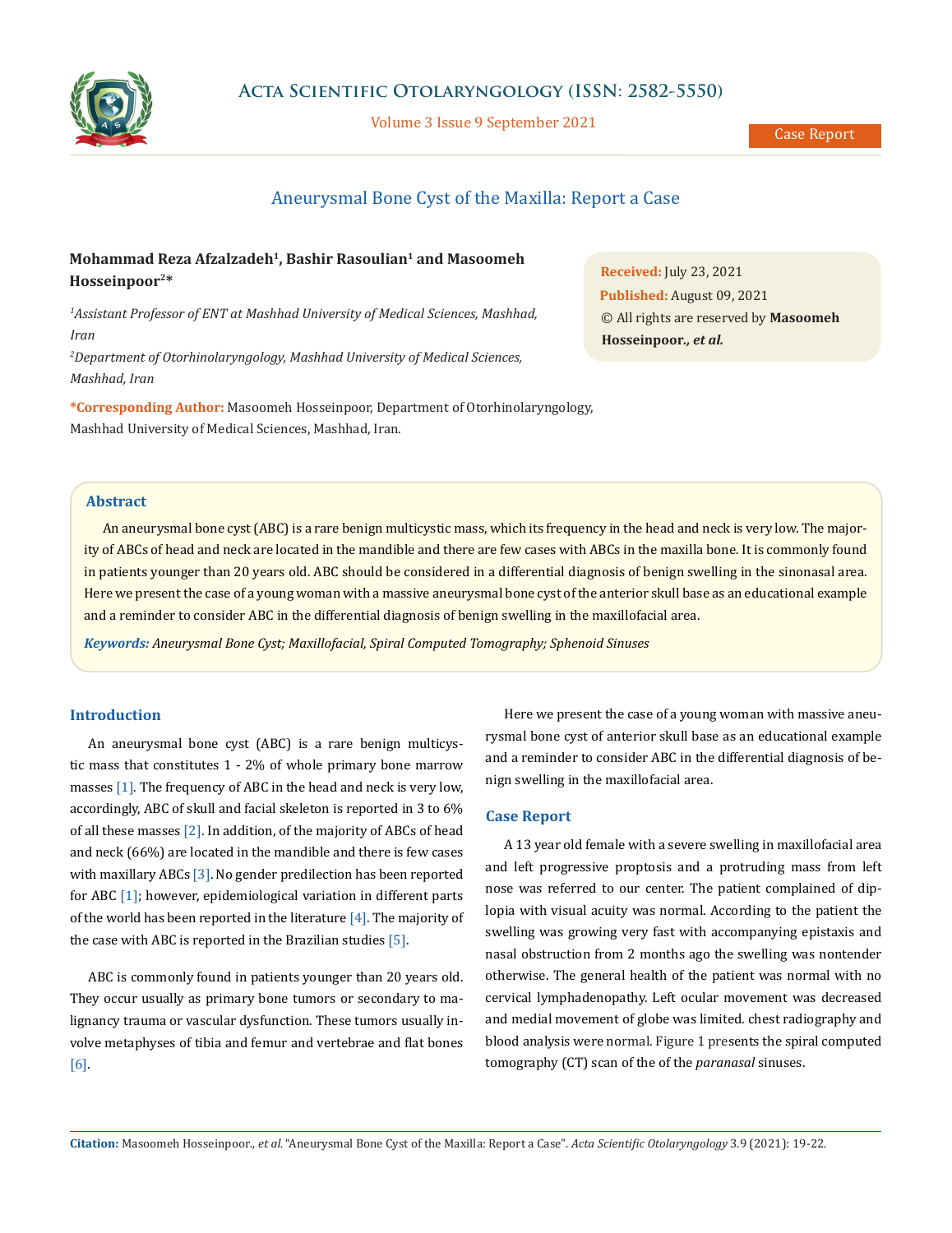

**Figure 1:** Spiral computed tomography (CT) scan of the of the paranasal sinuses.

The magnetic resonance imaging has revealed expansile multiseptated cystic mass with fluid-fluid levels, as it presents in the figure 2, which showed extension in the medial wall of the left orbit, nasal cavity and left maxillary sinus with mass effect without invasion and destruction also seen in CT scan images. In addition, here was no invasion to the brain.

The patient operated with endoscopic assisted Denker approach and the whole mass was resected macroscopically. During the surgery, the pathology was mainly in the right nasal cavity,



**Figure 2:** Coronal T2-weighted and contrast enhanced T1-weighted MR image from skull base show an expansile multiseptated cystic mass with fluid-fluid level in T2 and septal enhancement in post contrast image.

grossly involving the cribriform plate and the medial orbital roof. The pathology was totally extradural, and the bone had undergone substantial transformation with shift of the right globe laterally. An extremely thin osseous layer was meticulously separated from the dura. The pathology encircled numerous cystic parts having gloomy fluid due to longstanding blood products. Connection of the dura to the crista galli was obstructed and separated. The resection stretched down to the ethmoid cells, and the maxillary and sphenoid sinuses. The diagnosis of ABC was confirmed by a histopathological examination. The pathology revealed blood filled cystic lesions containing osteoclast, as it shown the figure 3.



**Figure 3:** Blood filled cystic lesions (Haematoxylin and eosin ×25) was observed in histopathology (A), blood filled cysts with fibrous septa, no epithelial lining (Haematoxylin and eosin, × 100), photomicrograph of the cyst wall shows C fibrous cyst wall containing osteoclast like giant cells (arrows) (Haematoxylin and eosin, ×400).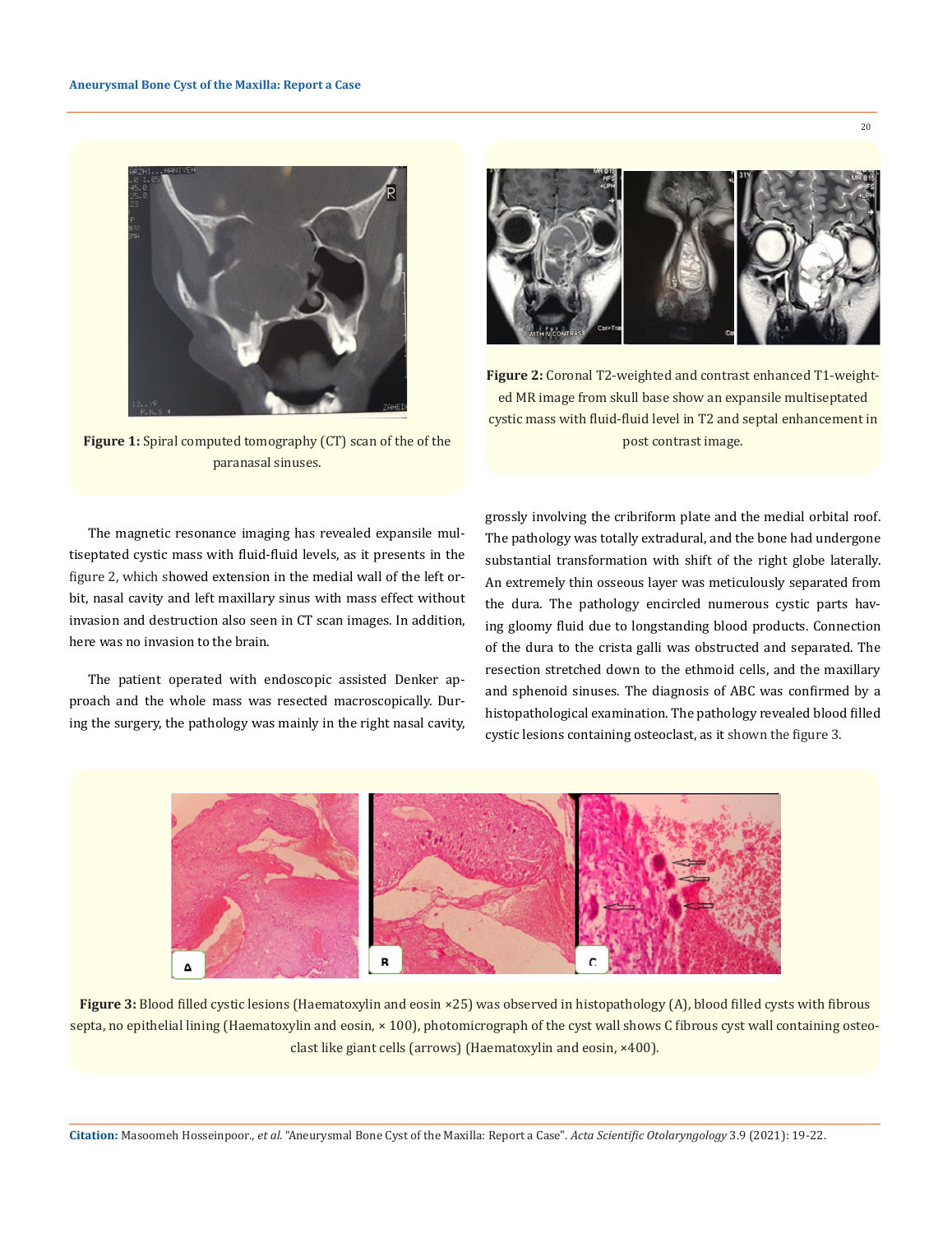The patient had an uneventful recovery and was discharged on the postoperative day 10. Her proptosis had resolved and vision was good at the 3-month follow-up. Neurologic examination was normal, and the patient reported a good general condition.

#### **Discussion**

This article presents a rare case of ABC in the maxillary bone. ABC was recommended based on radiological and pathological findings that were compatible with surgical findings.

The origin and precise nature of ABC are unknown. The mass may be primary or secondary to another skeletal lesion [7]. A review of Mankin., *et al.* has been described in 150 ABC patients. The mean age was 18 years old. ABC is frequently related to intermittent headache and nasal block. The severity of the symptoms is determined by the position and size of the pathology  $[8]$ . There have been former reports of ABC in different parts of head and neck. But although it is felt that these lesions are benign, our case shows that they compress rather than invade neighboring structures. It is felt that the symptoms of diplopia and headache are due to the expansile nature of the tumor.

ABCs may be primary or secondary, with primary lesions appearing in the isolation and secondary lesions in the environment of the previous or consequently damaged bone marrow. The most common lesion after this is a giant cell tumor. Other lesions include chondroblastoma, osteoblastoma, osteosarcoma, nonossifying fibroma, and fibrous dysplasia [9]. It seems ABCs are always a secondary phenomenon in a pre-existing lesion, which already affects the involution changes, triggers an intravenous arterial abnormality and, through hemodynamic forces, creates a secondary bone reaction that we have identified as an aneurysmal bone cyst. A previous lesion may be detected in about one-third of the ABCs histopathologically and may be completely obliterated by ABC in cases where no lesion has been detected [10].

Due to rarity and overlapping radiological features of ABC, it is difficult including this pseudocyst as the initial clinical hypothesis [5,11]. Histopathological diagnosis of ABCs is difficult because of the association of ABCs with other bone tumors and their similarity with some microscopic features of simple bone cyst, central giant cell lesion, and benign fibro-osseous lesions [12,13].

ABC may be misdiagnosed by other bone pathologies because of radiographic appearance of "ground glass" classic  $[4]$ . Although 21

it is possible that ABC is considered as a tumor to angiofibroma; the clinical behavior of the tumor facilitates its diagnosis. The main characteristic of ABC is hemorrhagic fluid content and septated appearance [2]. Commonly, the benign multicystic mass is expanded rapidly and locally destructive with a clear characteristic in Computerized findings (CT) and Magnetic resonance imaging (MRI) [3].

The main findings in CT include erosion, thinning of cortex, bony ridges, and the expansion of Diploic spaces, bone widening, ground-glass opacity, and increased contrast enhancement. There are fluid levels in CT in 30% to 35% of cases [6].

Magnetic resonance imaging (MRI) is more than CT scan to show the level of the fluid, especially in T1 images, as well as the presence of a solid component that indicates which ABC is the secondary one. In this study, we found well-defined heterogeneous signal intensity lesion on T1, as it is common in the other cases with ABC. Hypointense capsule and a homogenous enhance in signals intensity on T2 is the other findings of ABC. Cysts have variable signal, with margins have low T1 and T2 signals. Focal areas of high T1 and T2 signals are seen presumably representing areas of blood of variable age. It is important to remember that the presence of fluid levels, although the characteristics of ABC, are by no means unique to them and are seen in other lesions, both benign and malignant (e.g. giant cell tumors (GCT), chondroblastoma, simple bone cysts and telangiectatic osteosarcomas) [14,15]. Due to the aforementioned data, clinical and imaging aspects and representative biopsy specimens should be the correlated to diagnosis of ABC.

The treatment choice for ABC of the skull is complete resection that may be difficult when the lesion is large or involves the base of the skull. In this study surgical excision was performed considering typical CT and MRI findings. Because of the rarity of ABC in the maxilla, all treatment options including sclerotherapy, embolization, and radiotherapy should be considered. Preoperative intravascular embolization if the tumor is highly vascular is useful. Embolization is rarely used as a stand-alone treatment for lesions that are not surgically accessible. Radiotherapy has been used in some cases, but because of the high recurrence (higher than 30%) and risk of sarcoma degeneration, this treatment is reserved for irreversible or recurrent lesions and is rarely used. Total gross resection is generally curative, whereas topical or curettage resection has a recurrence rate of up to 50%  $[16]$ . The recurrence rate is reported in 10 to 30% of cases with total resection [8].